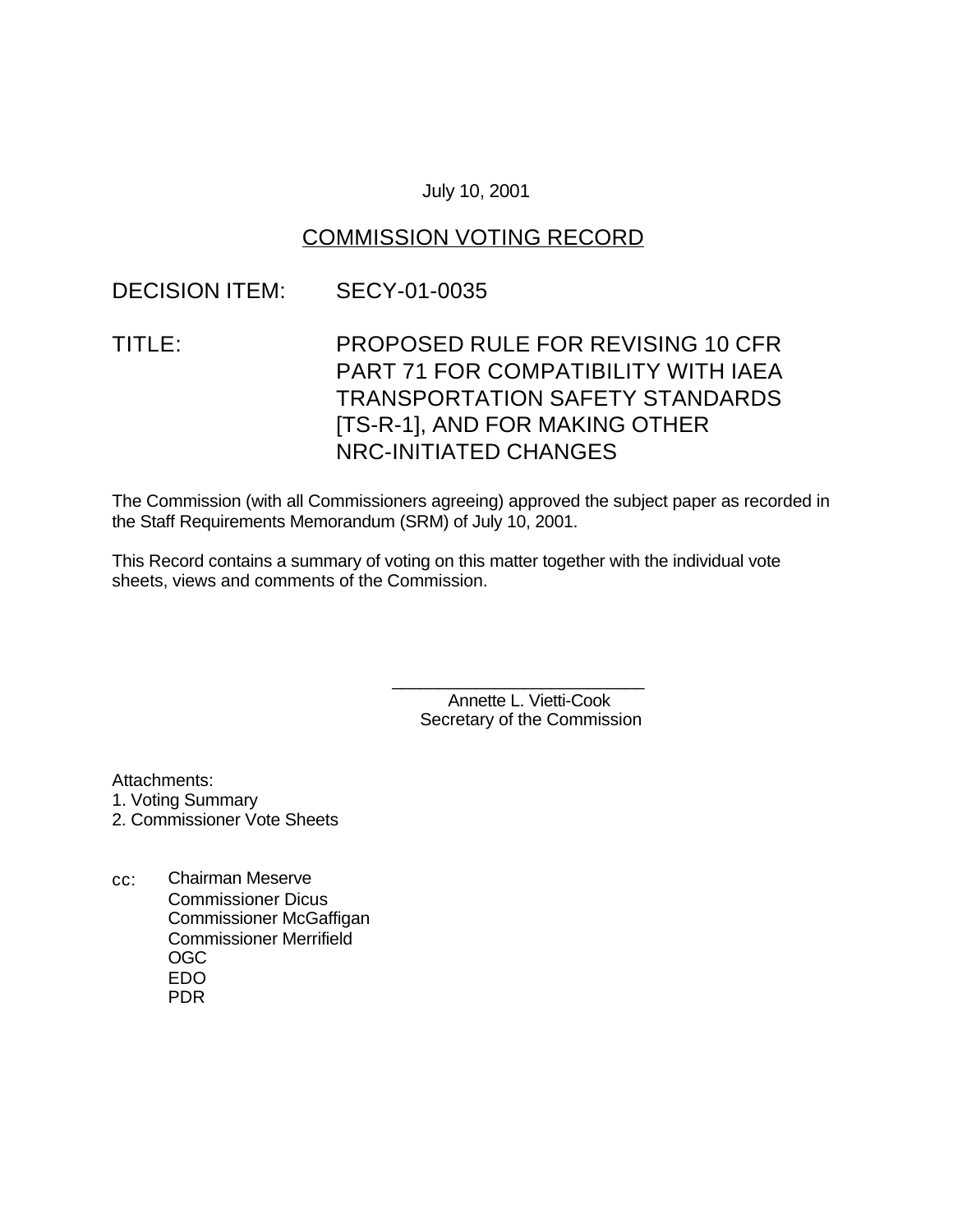# VOTING SUMMARY - SECY-01-0035

# RECORDED VOTES

|                    | <b>NOT</b><br>APRVD DISAPRVD ABSTAIN PARTICIP COMMENTS DATE |    |         |
|--------------------|-------------------------------------------------------------|----|---------|
| CHRM. MESERVE      | $\mathsf{X}$                                                | X  | 6/6/01  |
| <b>COMR. DICUS</b> | $\mathsf{X}$                                                | X  | 4/16/01 |
| COMR. McGAFFIGAN X |                                                             | X  | 5/30/01 |
| COMR. MERRIFIELD X |                                                             | X. | 5/2/01  |

### COMMENT RESOLUTION

In their vote sheets, all Commissioners approved the staff's recommendation and provided some additional comments. Subsequently, the comments of the Commission were incorporated into the guidance to staff as reflected in the SRM issued on July 10, 2001.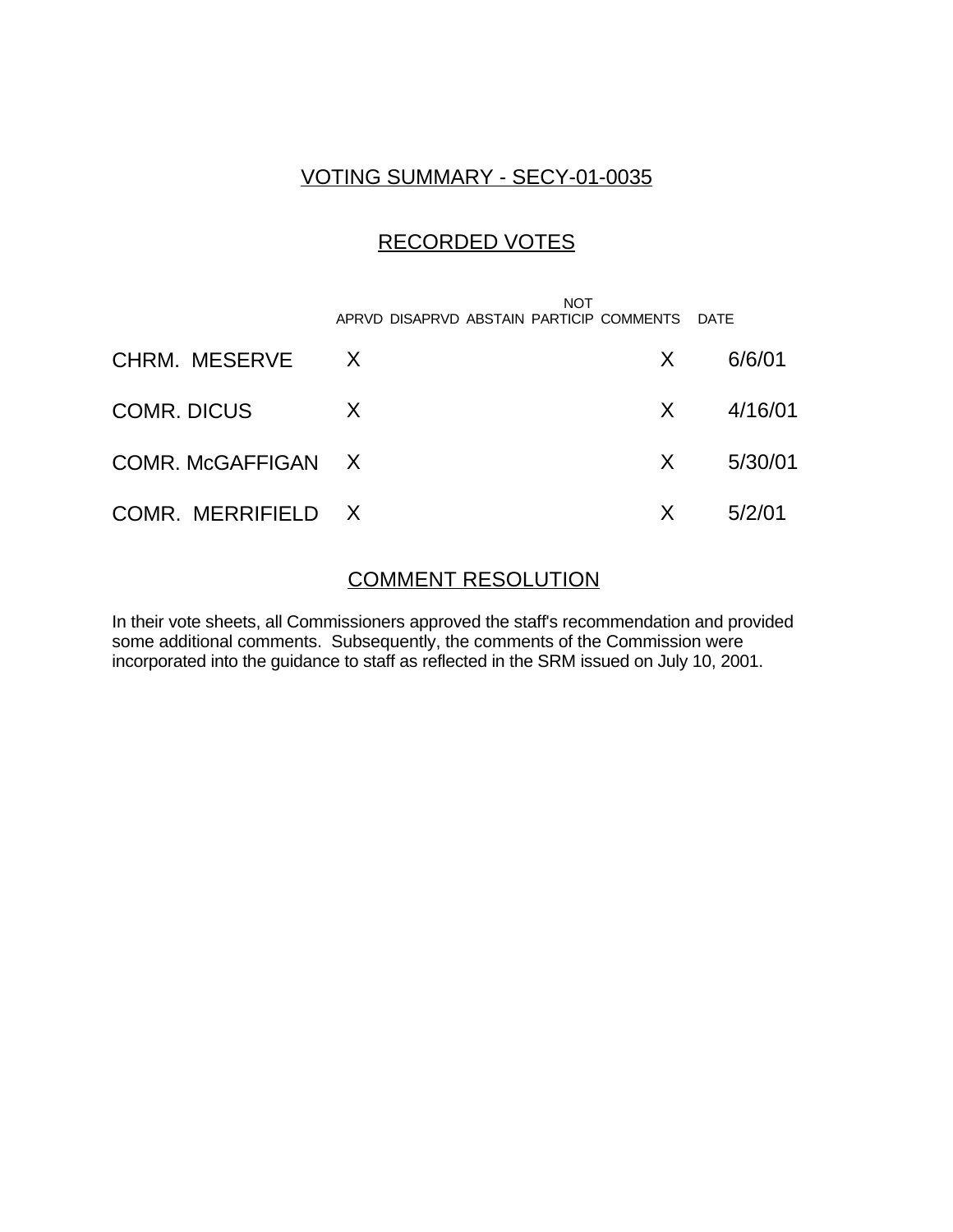### **Commissioner Comments on SECY-01-0035**

### Chairman Meserve

SECY-01-0035 concerns a proposed rule that would amend 10 CFR Part 71 to be compatible with the International Atomic Energy Agency (IAEA) transportation safety standards (TS-R-1). The staff's proposal was the subject of a Commission meeting with staff and various stakeholders on April 9, 2001.

I approve the staff recommendations to 1) publish the proposed rule in the Federal Register and 2) to continue to use an enhanced-public-participation process (web-site and public meetings) in the 10 CFR Part 71 rulemaking, subject to the following comments:

- 1. In proposing to adopt the radionuclide exemption values in TS-R-1 (Issue 2), the staff would include provisions that would allow 10 times the applicable exemption level for natural materials and ores in certain circumstances. As a result, staff is proposing to provide different exemption levels for materials that pose equivalent risks. Such action may be justified by consideration of the balance of the costs and benefits of including in the NRC regulatory system certain materials and businesses not currently covered by our transportation requirements (e.g., phosphate mining, waste products from the oil and gas industry). Staff should pursue this issue further as the rulemaking proceeds.
- 2. In the Commission meeting on April 9, 2000, it appeared that the Agreement States had not participated very fully in the development of the rule. The staff should ensure that the views of the Agreement States are solicited on the proposed rule.
- 3. The Federal Register notice should be revised to reflect the attached edits.

### Commissioner Dicus

I commend the staff for doing an excellent job in their formulation and analysis efforts on both the previously submitted Issues Paper and on the 10 CFR Part 71 Proposed Rule revisions. I also commend the staff for their public outreach efforts, in putting forth the type and quality of information that will allow the public and stakeholders to meaningfully provide input and participate in the Part 71 revision process, which will ultimately allow for making more informed decisions.

Throughout the information contained in the Draft Regulatory Analysis and the Proposed Rule, and as discussed at the April 9 Commission Briefing, there is little data available which addresses potential costs and benefits of implementing the TS-R-1 and/or the NRC's proposed changes. Fully recognizing the importance, from an international commerce standpoint, of having packaging and transportation regulations that are compatible with the IAEA's TS-R-1, I believe that our existing Part 71 regulations and those of the Department of Transportation, would still provide adequate protection of the public and the environment, even if the 11 TS-R-1 Issues were not adopted. For this very reason, I believe that it is essential to publish the Proposed Part 71 so that the solicited cost-benefit and exposure information can be provided. Having this information available for both TS-R-1 and NRC proposed changes will allow for a more informed decision making process now, and in future revisions.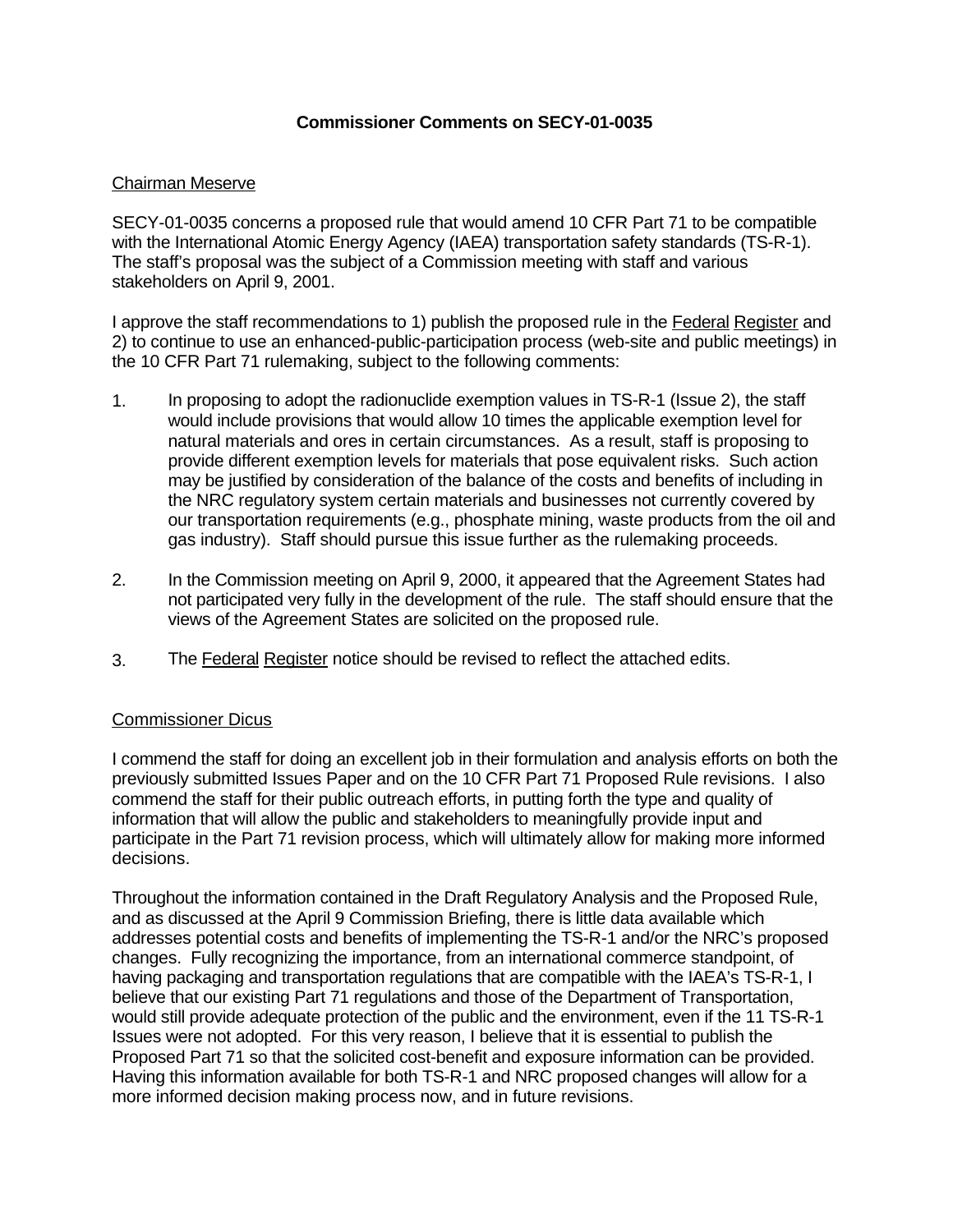#### Commissioner McGaffigan

I approve the staff recommendation to publish, for a 90-day comment period, the proposed amendments to 10 CFR Part 71 transportation requirements to be compatible with the International Atomic Energy Agency's (IAEA) June 2000 version of ST-1 (now referred to as TS-R-1), and to continue using an enhanced public participation process during the public comment period. I also approve the staff proposal to publish the proposed and final Part 71 amendments concurrent with the Department of Transportation's (DOT) parallel rulemaking provided that the DOT schedule does not result in an unacceptable delay in finalizing Part 71. The staff should inform the Commission if such a delay occurs and provide periodic updates on this rulemaking to Commission office points of contact consistent with the direction in the staff requirements memorandum on SECY-00-0117. I also offer the following comments for the staff's consideration.

I agree with Commissioners Dicus and Merrifield that this is a complex rulemaking which will require significant resources to arrive at final, and potentially controversial, amendments to Part 71. I also share their concern, as recognized by the staff, that final decisions on certain proposed amendments can not be made in the absence of additional data and information from the industry to evaluate fully any potential impacts to domestic and international transportation of regulated material. It should also be recognized that while the staff paper and briefing focused on a few "high interest" issues, such as the radionuclide exemption values, there are others that could prove controversial during the formal comment period, e.g., fissile material shipments, uranium hexafluoride package requirements, and grandfathering of previously approved packages. The staff should be prepared to discuss fully the bases for the proposed requirements and solicit input when needed to ensure a more informed decision.

Consistent with my vote on SECY-00-0117, I note that this rulemaking has the potential to impact industries that are currently not regulated by NRC, such as the zircon sand and other mineral extraction industries and certain wastes routinely disposed of at facilities permitted under the Resource Conservation and Recovery Act. For example, these industries' activities could be captured by the proposed radionuclide exemption values, which are based on TS-R-1, if codified in Part 71 as proposed. In my opinion, such a result could not be justified on a health and safety or cost-benefit basis, and would be an unintended and misguided outcome of this rulemaking. I also understand that the zircon sand industry is concerned with at least two other matters. First, that the classes of materials, to be regulated by DOT and NRC as "radioactive" for transportation purposes based on TS-R-1, might fail to exclude natural materials and ores that incidentally contain radionuclides and are not exploited for their radionuclide content, provided a certain activity is not exceeded. If this exclusion is not provided, increased costs, and transportation burdens and liabilities would result despite the absence of a health and safety issue. Second, the ambiguity created by Table 1 in TS-R-1 and IAEA's ST-2 explanatory materials, regarding how to determine compliance with the Table 1 radionuclide exemption values, should be clarified to reflect IAEA's intent, i.e., the specific activity of the parent radionuclide should be used when determining whether a material is exempt from the scope of TS-R-1 and not the total specific activity of the sum of all nuclides in the decay sequence. For these reasons, I strongly encourage the staff to continue to identify and solicit input from industries that possess, use, or transport materials currently exempt from regulatory control (e.g., unimportant quantities of source material under 10 CFR 40.13) to ensure that the potential impacts from this rulemaking are clearly identified and considered in any future regulatory decisions on Part 71.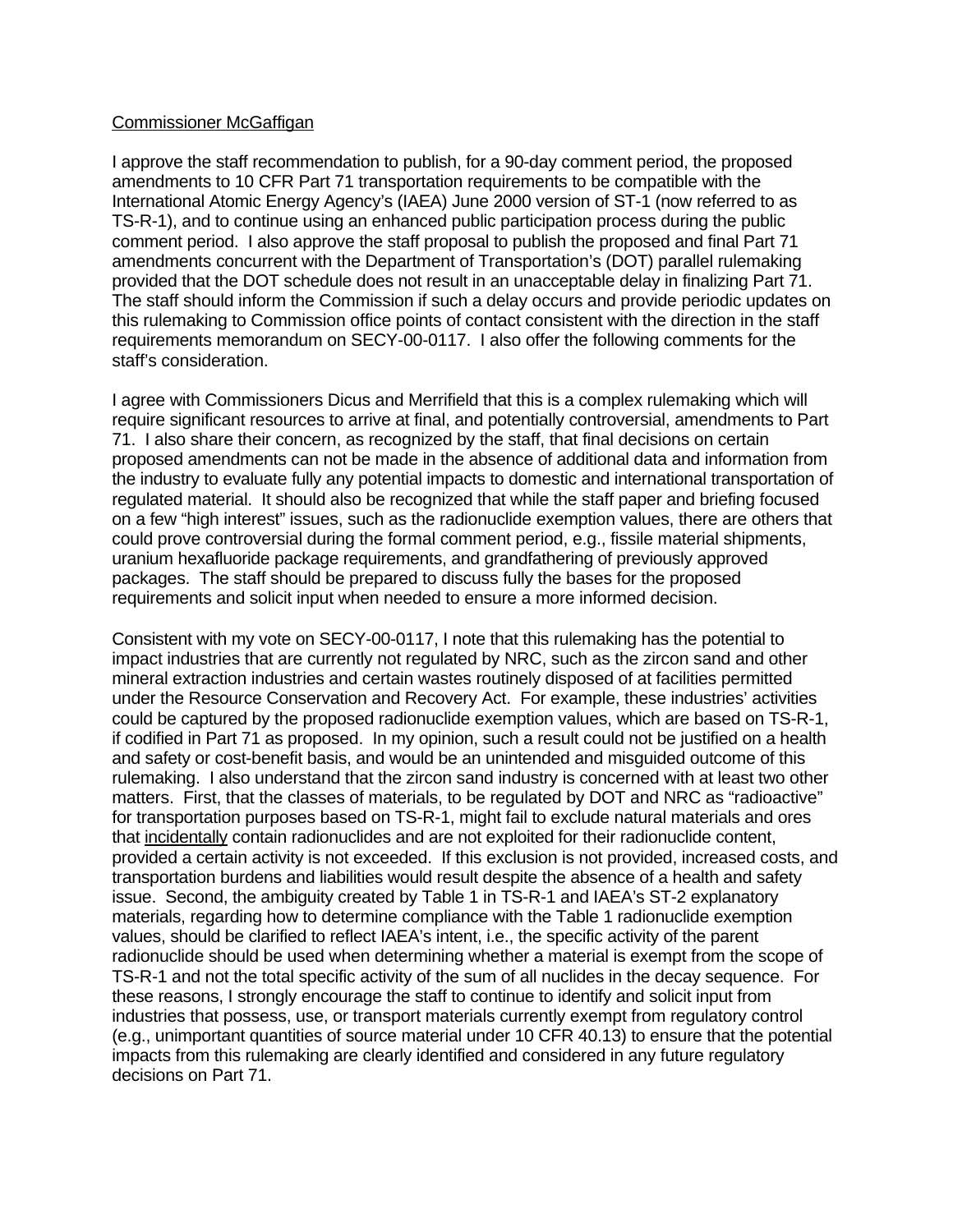I would also note that, unlike the IAEA, NRC is bound to involve stakeholders in its rulemaking process and to consider costs and benefits in its regulatory analyses. I encourage the staff to continue to identify opportunities to persuade IAEA to make its processes more transparent and to include cost-benefit analyses. For example, IAEA needs to make fundamental background documents (such as Draft ST-2) publicly available in a timely manner to provide for a transparent and fully informed standards-setting process in member countries. DOT has made Draft ST-2 available on its website at http:www.hazmat.dot.gov/hazhome.htm under the "International Standards" placard. While it is highly unsatisfactory that IAEA has not made Draft ST-2 publicly available to date, it is my understanding from the staff<sup>1</sup> that IAEA intends to include its draft and final documents on the IAEA website by the end of this year.

Because of the differences between IAEA's and NRC's rulemaking processes, I am prepared to differ from the TS-R-1 standards, at least for domestic purposes, to the extent the standards can not be justified. In that regard, in light of public comments I am reluctantly reconciled not to attempt to change the 4 Becquerel per square centimeter beta and gamma package surface contamination standard applied to high-level waste and spent fuel casks in this round of transportation rulemakings. But I continue to believe that this standard makes no sense from a health and safety or risk-based perspective. Therefore, I fully support the staff's intent to participate in the IAEA's effort to establish a Coordinated Research Project to review current surface contamination models, approaches and standards and, hopefully, promptly propose modifications to the TS-R-1 standards based on risks, costs and practical experience.

I appreciate the staff's efforts to date on this complex rulemaking and look forward to the next periodic update from the staff. The next update should be provided no later than after the public workshops on the proposed rule are conducted. This time line will provide the Commission an opportunity to provide feedback to the staff on how to resolve the comments received and finalize the rule language, before the staff reaches tentative final agreements with DOT staff on the proposed final rule. In other words, the Commission should not find itself in the position of reviewing final rule language, for the first time, which has already received final DOT approval, since DOT is the lead U.S. agency on transportation and NRC would have little or no flexibility at that point to make changes to the draft final rule.

### Commissioner Merrifield

I approve the staff proposal in SECY-01-0035 to publish a proposed rule amending 10 CFR Part 71 transportation requirements and to continue using an enhanced publicparticipation process during the proposed rule public comment period to solicit maximum public input. However, for the reasons outlined in the following paragraph, the *Federal Register* notice announcing the rule should have a separate section which clearly lists in one location all of the areas where the Commission is specifically requesting comments/input from the public. A similar action was done in the rule making for 10 CFR Part 35 and I believe it was effective in focusing public comments.

This is a complex rule making involving 19 separate issues. The staff has devoted significant

<sup>&</sup>lt;sup>1</sup> Memorandum from M.Federline to M.Virgilio, NMSS dated May 8, 2001 entitled "Participation in IAEA Advisory Group Meeting on Education and Training in Radiation Protection and Waste Management, April 23-26, 2001, Vienna, Austria."